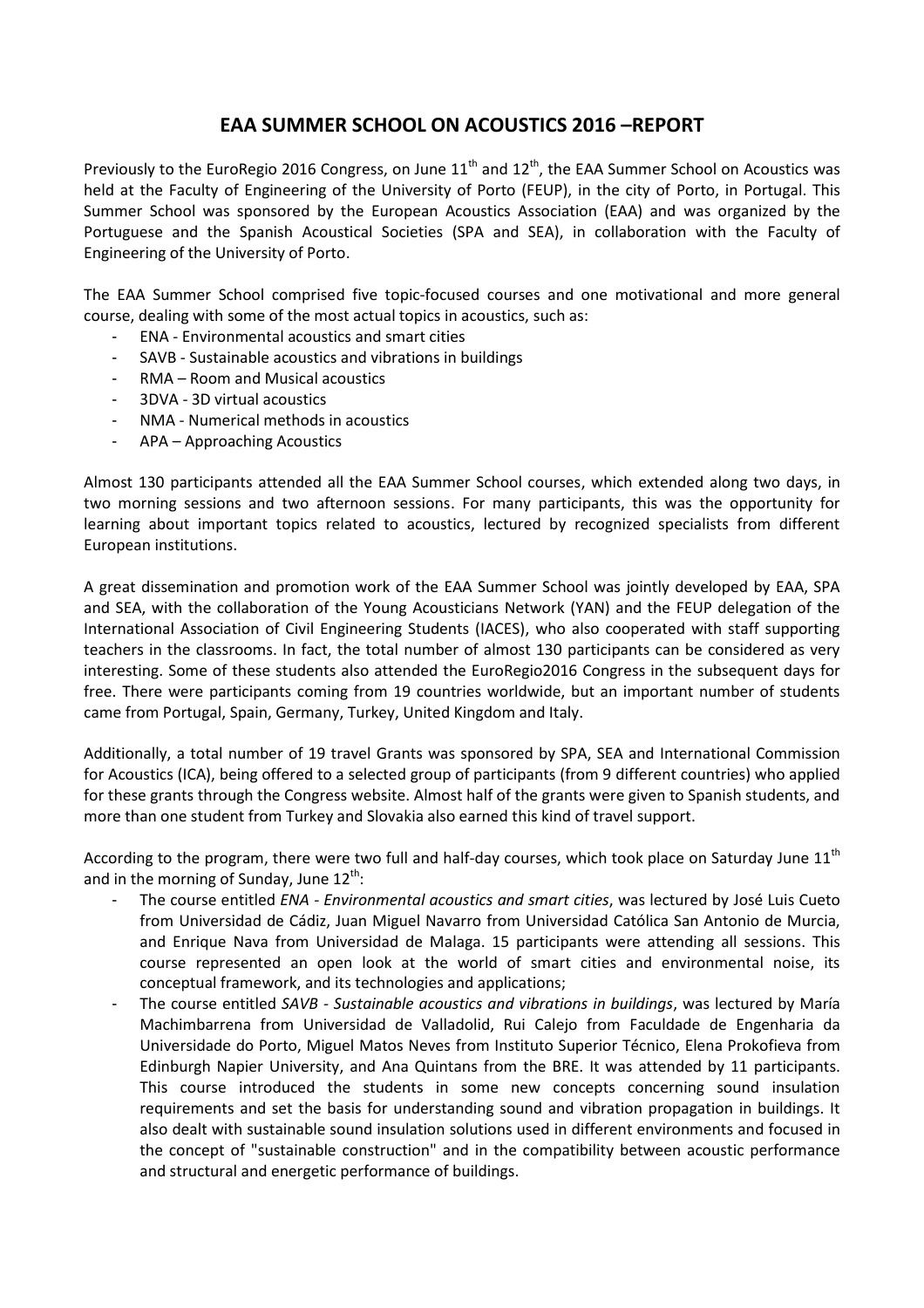

"SAVB lecture"

Also during Saturday, June  $11^{\text{th}}$ , two half-day courses were held in the Summer School:

- The course entitled *NMA - Numerical methods in acoustics*, was lectured by Steffen Marburg from Technische Universität München, and Maarten Hornikx from Technische Universiteit Eindhoven, and it had 16 participants attending the session. The first lecture on numerical methods dealt with finite and boundary element methods for solution of the Helmholtz equation; and the second lecture dealt with an overview of volume-discretization time-domain methods for propagation of sound propagation in air;
- The course entitled *3DVA - 3D virtual acoustics*, was lectured by Michael Vorlander from RWTH Aachen University, and Diogo Alarcão from Instituto Superior Técnico, in Lisbon, and it was attended by 31 participants. This course handled the fundamental concepts and strategies concerning 3D Virtual Acoustics.



"General view of 3DV attendance"

During all Sunday long, June 12<sup>th</sup>, two full-day courses also took place in the scope of the EAA Summer School, at FEUP:

- The course entitled *RMA – Room and Musical acoustics*, was lectured by José Antunes from Instituto Superior Técnico, in Lisbon, Vincent Debut from Universidade Nova de Lisboa, and Ocátivo Inácio from Instituto Politécnico do Porto. 29 participants attended the sessions during the day. This fullday course addressed both the acoustical features of the information transmission path studied in room acoustics and the acoustical features of the sound production studied in instrumental acoustics;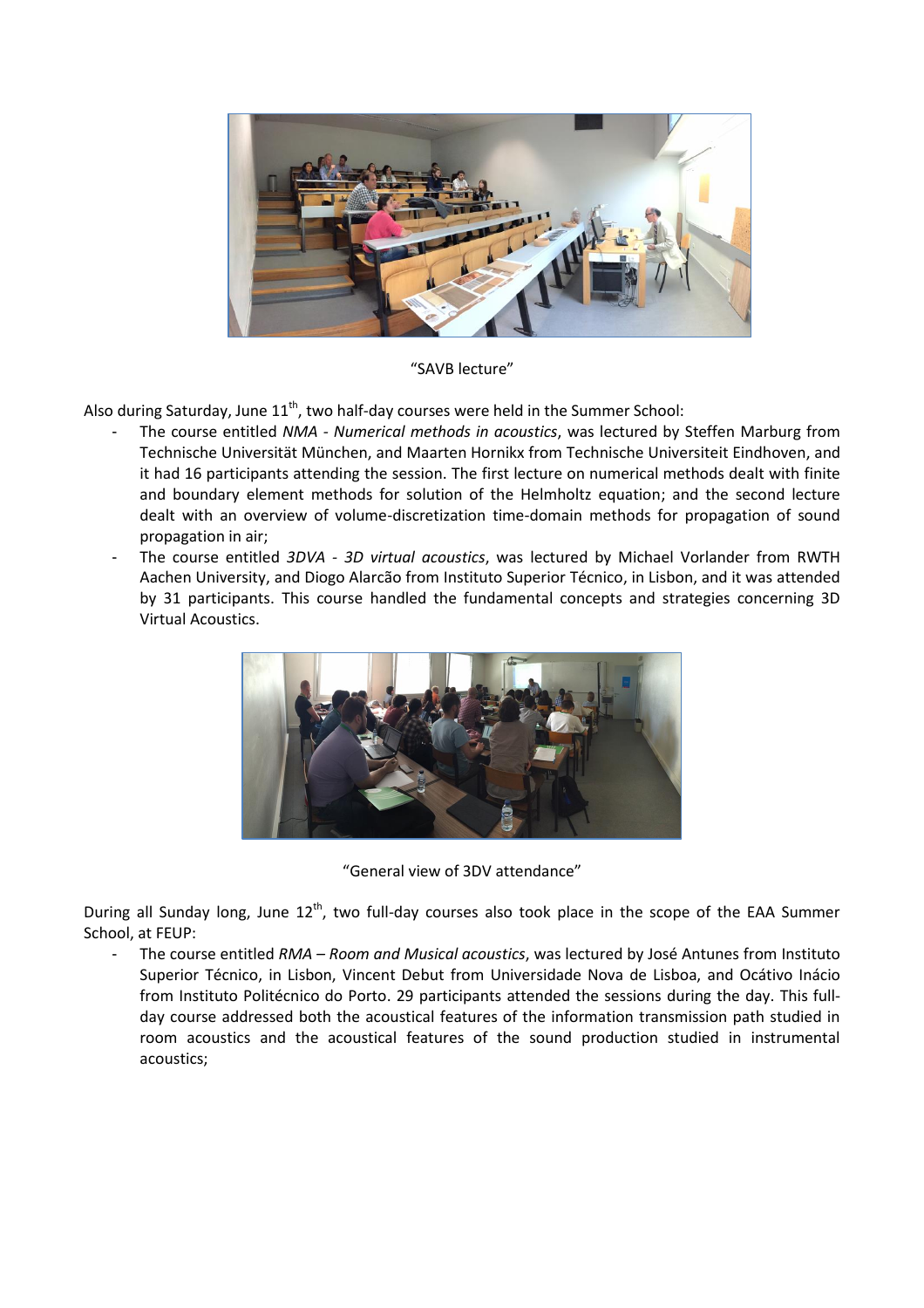

## "RMA attendance"

- The course entitled *APA – Approaching Acoustics*, was lectured by Cecília Rocha from Faculdade de Engenharia da Universidade do Porto, María Machimbarrena from Universidad de Valladolid, José Luis Cueto from Universidad de Cádiz, and by Jorge Fradique, from Instituto Português da Qualidade, and it was attended by 26 participants. This was an introductory course with the objective of motivating students and young researchers for acoustics. A glimpse of the interesting scientific topics of acoustic fields was proposed to the audience. The participants were mainly undergraduate or master students in engineering or physics, or enthusiasts trying to have the first motivational contact with acoustics. For students (except PhD) participating in this APA course, the registration was waived.



"Lecturing at the APA course"

On the afternoon of the Monday June 13<sup>th</sup>, optative Exams in the Summer School courses, except the motivational APA course, were provided to almost one quarter of the total participants. Theses students had previously registered for this evaluation component and, in case of success, certificates for recommended ECTS credits were issued by the Organizing Committee.